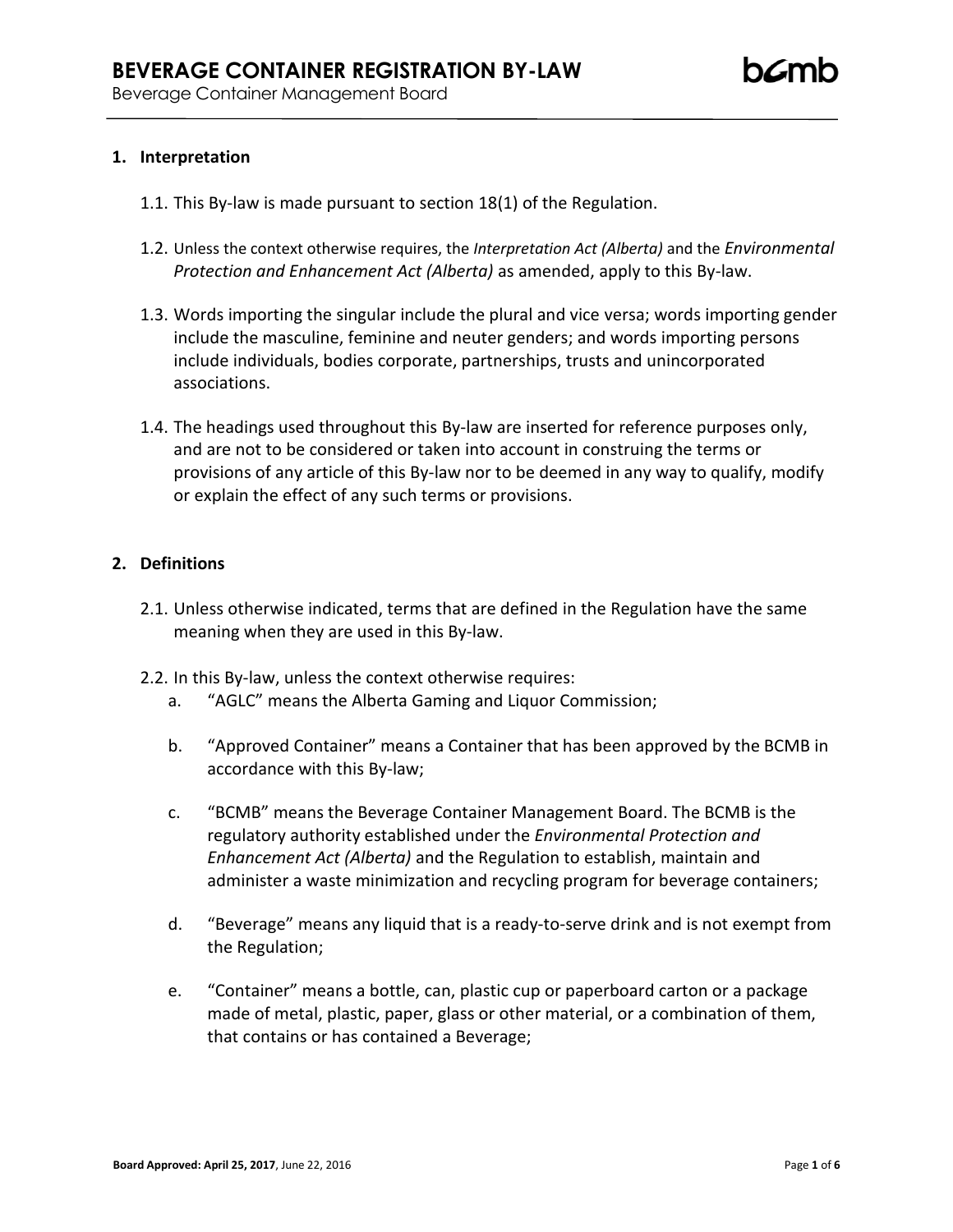- f. "Container Composition" means the composition of all of the components of a Container including the Container Material, the Container label and label application method, Container closures, Container attachments and Container inserts;
- g. "Container Material" means any material that comprises more than 2% by weight of a Container;
- h. "Liquor" has the same meaning as in the *Gaming and Liquor Act*, RSA 2000 c G-1 as amended;
- i. "Liquor Agency" has the same meaning as in the Gaming *and Liquor Act*, RSA 2000 c G-1 as amended;
- j. Manufacturer" means a person who manufactures a beverage and includes
	- i. a person who carries on the business of filling containers with a beverage, and
	- ii. a person who imports a beverage in a container into Alberta for the purpose of distribution or sale in Alberta; and
	- iii. a Liquor Agency;
- k. "Registrant" means a Manufacturer who has been registered by the BCMB to sell or distribute or offer to sell or distribute or permit to be sold or distributed in Alberta any Beverage in a Container, and for the purpose of this By-law, includes an agent who has been specifically appointed by a Manufacturer to register a Container or Beverage on that Manufacturer's behalf;
- l. "Regulation" means the *Beverage Container Recycling Regulation*, Alta Reg 101/97 as amended;
- m. "Retailer" means a person who sells beverages in Containers to consumers.

#### **3. Manufacturer Registration**

- 3.1. No Manufacturer shall sell or distribute or offer to sell or distribute or permit to be sold or distributed in Alberta any Beverage in a Container unless the Manufacturer has registered with the BCMB in accordance with this section.
- 3.2. An application for registration of a Manufacturer must be submitted to the BCMB in the form specified by the BCMB for that purpose.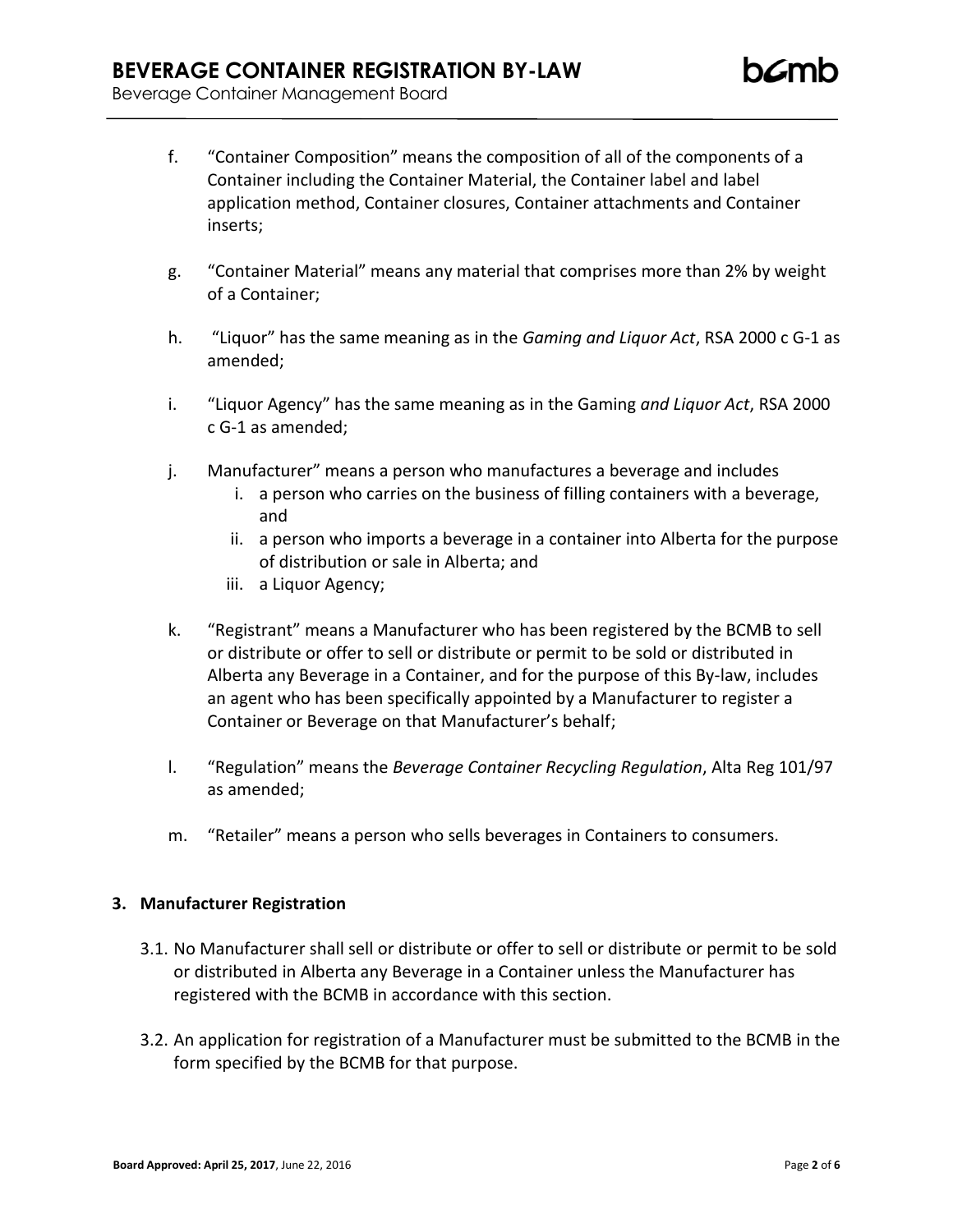- 3.3. A Manufacturer is registered by the BCMB when the BCMB provides written notification of registration to the Manufacturer at the address provided by the Manufacturer for that purpose or provides electronic confirmation of registration.
- 3.4. Notification of registration of a Manufacturer shall include notification of the registration number assigned to the Registrant by the BCMB.

# **4. Container Approval and Registration**

- 4.1. Only Containers that have been approved by the BCMB in accordance with this By-law can be registered with the BCMB.
- 4.2. The first time that a Registrant seeks approval for a Container the Registrant must submit to the BCMB an application for approval of the Container in the form specified by the BCMB for that purpose.
- 4.3. The BCMB may approve a Container which is the subject of an application under section 4.2 if the Container can be recycled in a manner that is satisfactory to the BCMB in accordance with the criteria and the procedure set out in section 5.
- 4.4. Once a Registrant has obtained approval for a Container under section 4.2, has registered that Container under section 6 and has been given a BCMB Container Code for that Container, any Container manufactured by that Registrant with the identical Container Composition is deemed to have been approved under this By-law, and the Registrant may submit an application under section 6 for registration of any such Container and the Beverage in that Container without submitting an application for approval of that Container under section 4.2.
- 4.5. Other than a Container which is deemed to have been approved under section 4.4, a Container is approved by the BCMB when the BCMB provides written notification of the approval to the Registrant at the address provided by the Registrant for that purpose or provides electronic confirmation of the approval.

## **5. Determination of Recyclability**

- 5.1. In determining whether or not a Container can be recycled in a manner that is satisfactory to the BCMB, the BCMB may consider the following matters:
	- a. the proposed method of recycling, including whether the Container can be recycled by a method not previously found to be satisfactory by the BCMB;
	- b. whether the Container can be recycled without contamination to the beverage container recycling system;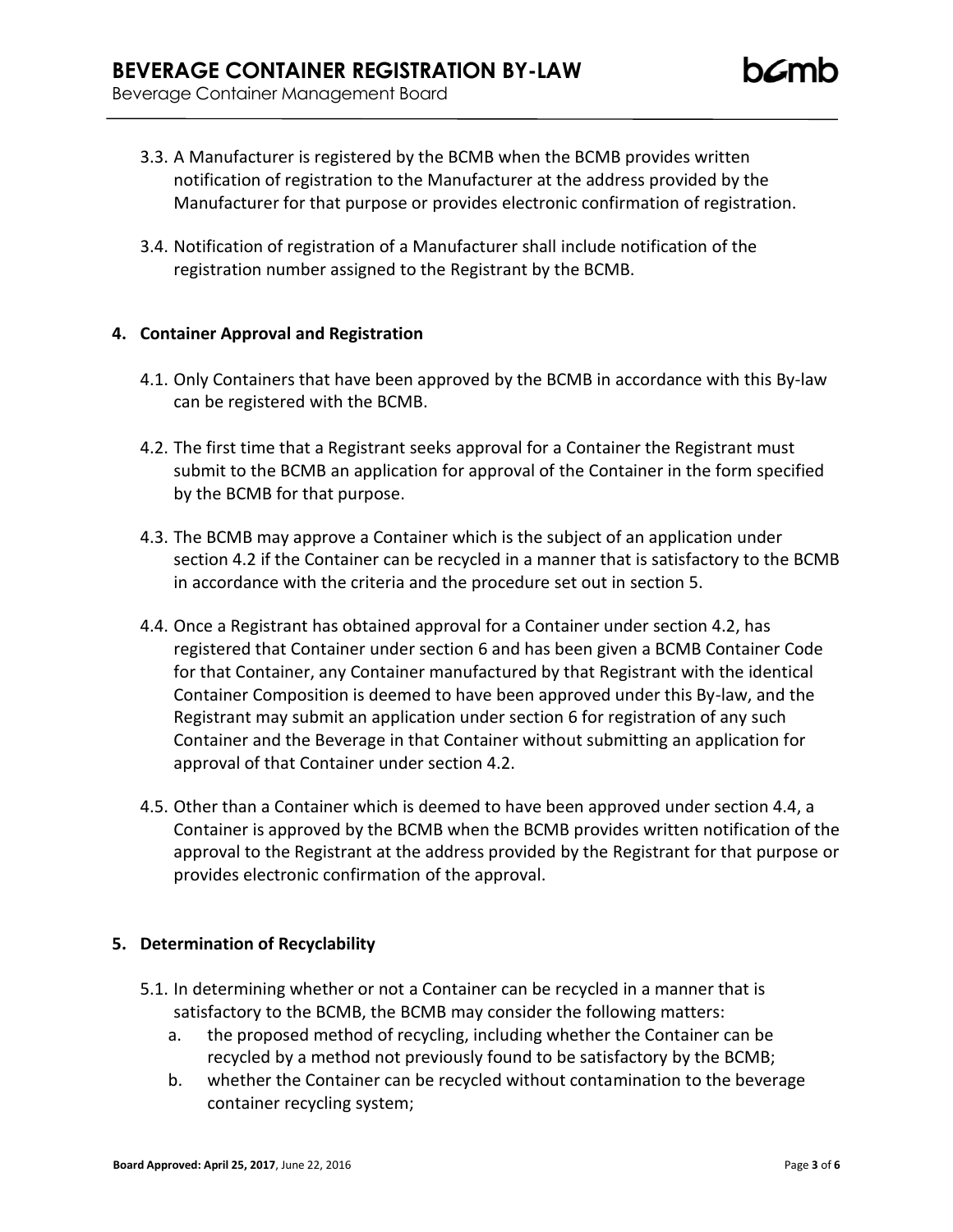Beverage Container Management Board

- c. whether the Container can be disassembled in order to avoid contamination to the beverage container recycling system;
- d. the percentage by weight of materials recoverable;
- e. the cost of recycling, including any costs of disassembly;
- f. the marketability of the Container materials;
- g. whether the Container can be visually identified as being distinct from other Approved Containers;
- h. any other criteria relevant to recyclability that the BCMB may consider appropriate.
- 5.2. The following end-use processes are methods of recycling that are not considered to be satisfactory to the BCMB:
	- a. Incineration;
	- b. Thermochemical decomposition at elevated temperatures in the absence of oxygen;
	- c. Disposal into landfills, bodies of water or outside of the Earth's atmosphere**.**
- 5.3. For the purposes of a determination under this section, the BCMB may require that the manufacturer provide sample Containers to the BCMB, and the BCMB may provide sample Containers to other parties with expertise in recycling for their inspection and advice.
- 5.4. For the purposes of a determination under this section, the BCMB may request and rely upon relevant information from the Registrant and from other parties with expertise in recycling.

## **6. Container and Beverage Registration**

- 6.1. A Registrant must register every Approved Container that is distinguishable from any other Approved Container registered by that Registrant on the basis of size, brand name, the type of Beverage it contains, the flavour of Beverage it contains, or any combination of two or more of these elements.
- 6.2. An application for registration of a Container containing a Beverage other than Liquor must be submitted to the BCMB in the form approved by the BCMB for that purpose.
- 6.3. An application for registration of a Container containing Liquor must be submitted to the AGLC in the form approved by the AGLC for that purpose accompanied by the form approved by the BCMB for that purpose.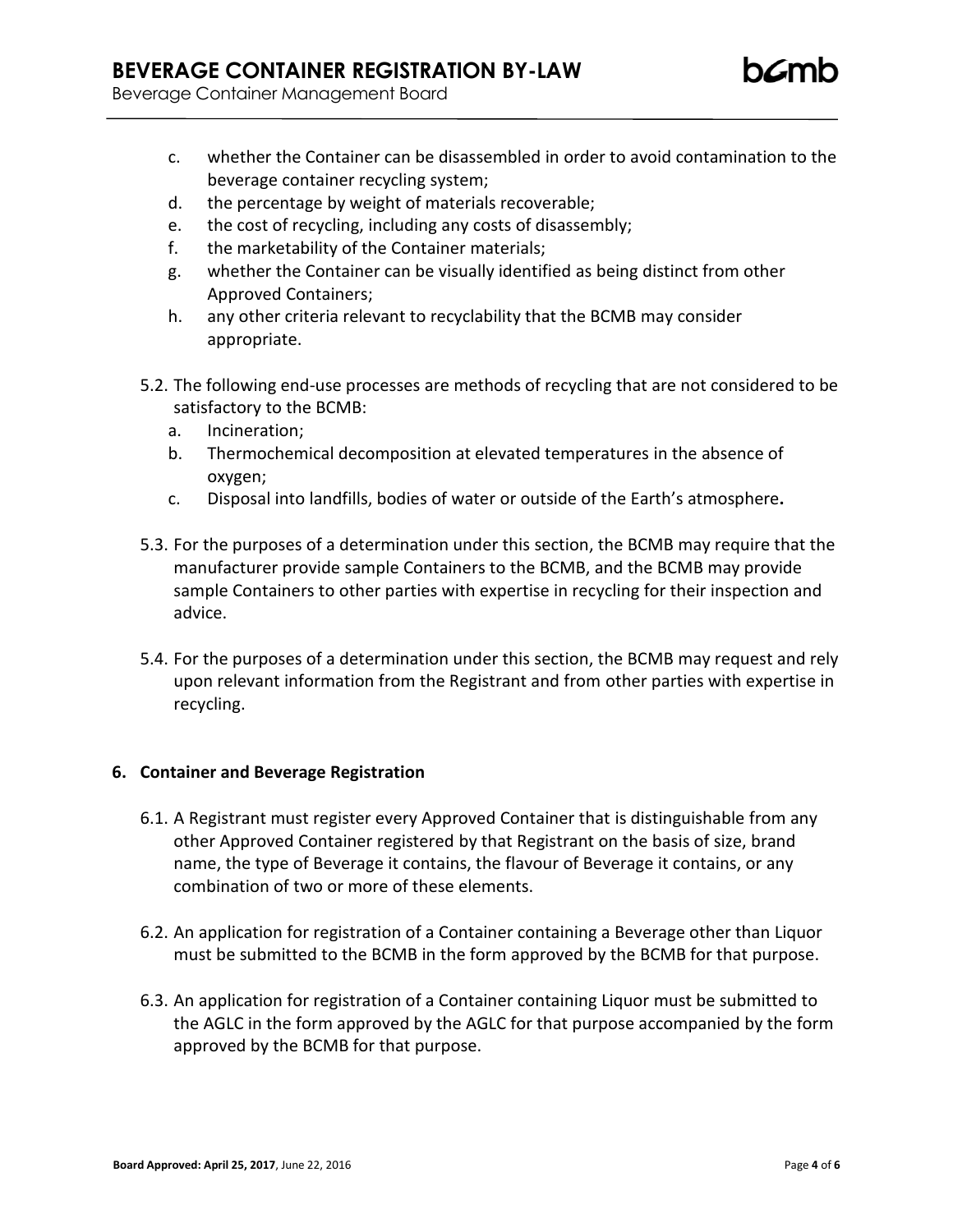6.4. An Approved Container and the Beverage it contains are registered when the BCMB provides written notification of registration to the Registrant and provides a beverage registration number to the Registrant at the address provided by the Registrant for that purpose or provides electronic confirmation of the registration.

#### **7. Retailer Obligations**

7.1. No Retailer shall sell or offer to sell any beverage in a Container unless the Container is registered.

#### **8. Fees**

- 8.1. The registration fee that is payable by a Manufacturer to register the Manufacturer with the BCMB as a Registrant is \$60.00.
- 8.2. The registration fee that is payable by a Registrant to register a Container which has been deemed to be Approved under section 4.4 is \$10.00.
- 8.3. The registration fee that is payable by a Registrant to register any Approved Container other than a Container which has been deemed to be Approved under section 4.4 shall be determined by the BCMB based on the cost associated with the approval of the Container.

## **9. Appeal Process**

- 9.1. A decision by the BCMB not to register a Container may be appealed in accordance with the Appeal Process set out in the Administrative Compliance By-law.
- 9.2. An appeal fee of \$500.00 must be submitted with respect to any appeal under this Bylaw in order for the appeal to proceed.